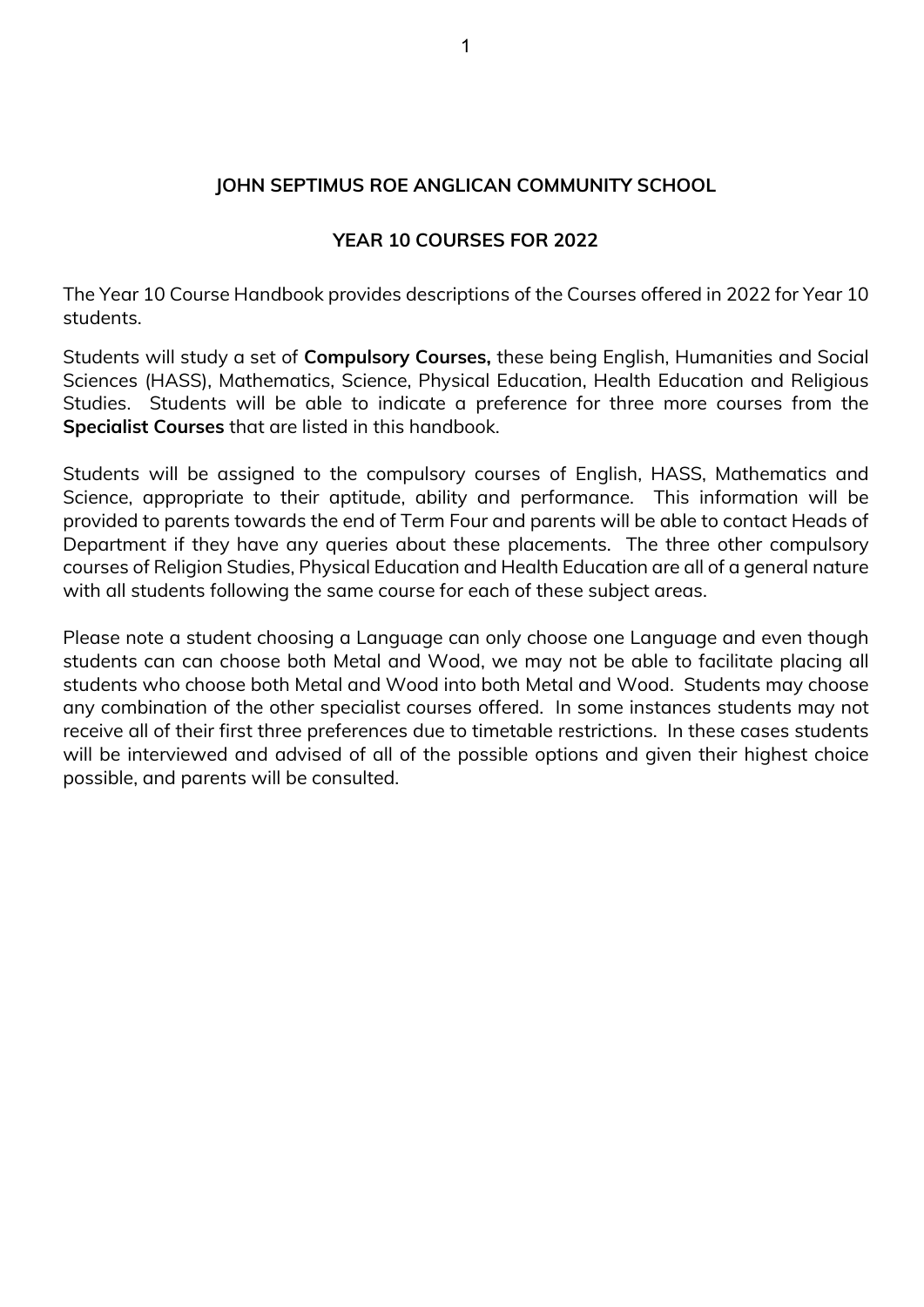# **Timeline for Online Specialist Course Preference Process**

| Week 6 - Fri 28<br>June | Distribution of:<br>• Specialist Course Preference Planning Form (hardcopy) and<br>• Year 10 Course Handbook (available online).                                                                                                                                                                                                                                                                                                       |  |
|-------------------------|----------------------------------------------------------------------------------------------------------------------------------------------------------------------------------------------------------------------------------------------------------------------------------------------------------------------------------------------------------------------------------------------------------------------------------------|--|
| Week 6 - Week 9         | Any questions about courses:<br>During lessons, students can ask their current teachers about each<br>Specialist course.<br>During some PCG2 sessions Heads of Department will visit PCGs<br>$\bullet$<br>and see if students have any questions.<br>Students should be continuing to read the Year 10 Course<br>$\bullet$<br>Handbook and to ask their subject teachers for further clarification<br>about any queries they may have. |  |
| Week 7 - Fri 4<br>June  | Students sent email to their school email address to commence the<br>online completion of their Year 10 course preferences.                                                                                                                                                                                                                                                                                                            |  |
| Week 9 - Fri 18<br>June | School must receive parent/guardian confirmation email of student's<br>Year 10 course preferences.                                                                                                                                                                                                                                                                                                                                     |  |
| Term 4                  | Parents will receive confirmation of specialist courses for their child in<br>Year 10 and also English, HASS, Mathematics and Science courses into<br>which students have been assigned. Parents should contact the<br>respective Heads of Department if they have queries about the<br>assigned courses in the core subjects.                                                                                                         |  |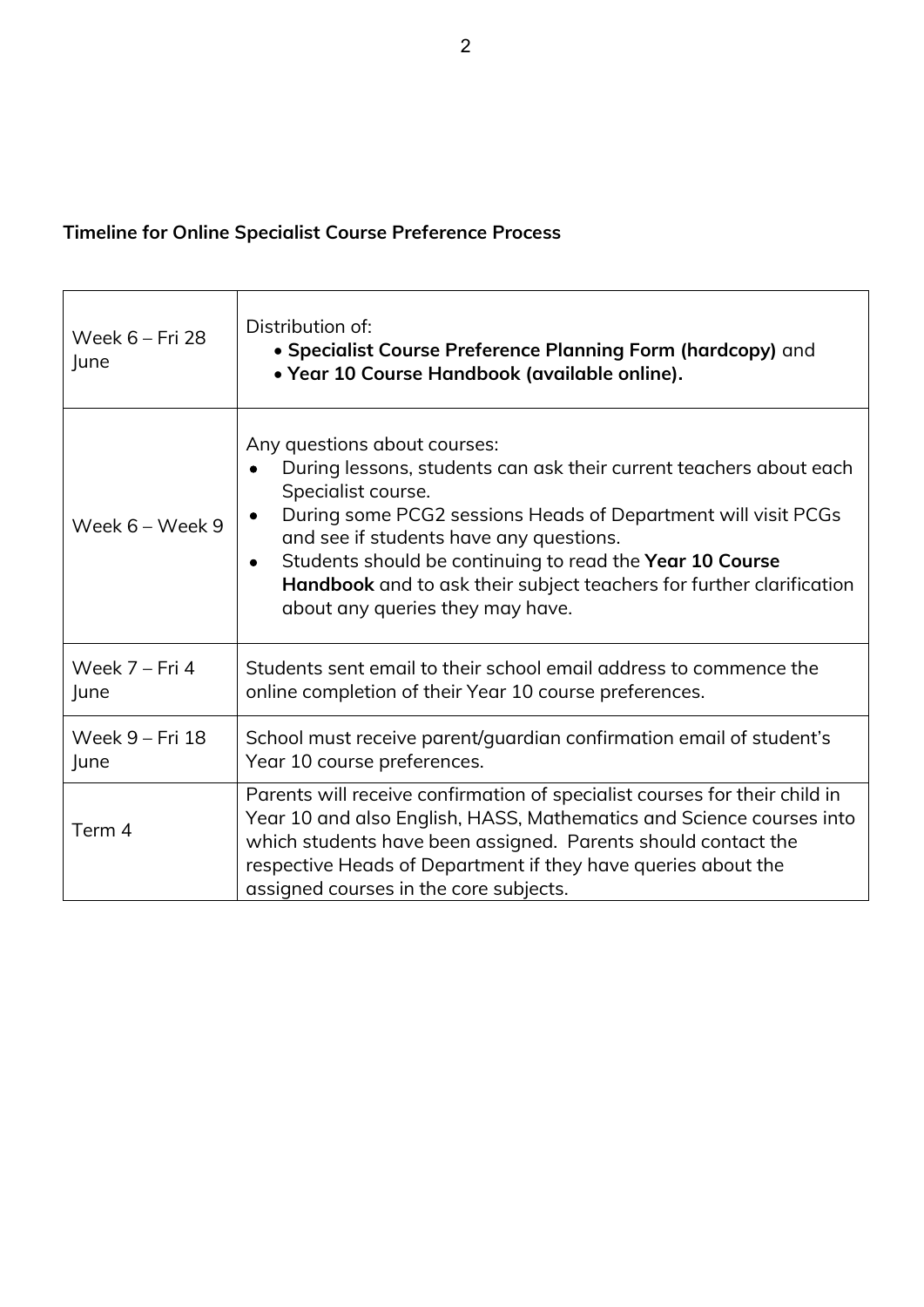#### **ENGLISH**

Year 10 English is structured in a similar way to the Year 11 and 12 ATAR courses. The Year 10 course is designed to develop students' functional and critical literacy, enhance their understanding of generic conventions and improve their research skills.

#### **ENGLISH ADVANCED**

The content of this "advanced" course is a detailed and analytical examination of both literary and media texts. Students taking this course will have already demonstrated a high level of critical literacy, an ability to write proficiently and work independently. Emphasis is placed on the reading and interpretation of short stories, novel, poetry and drama; and the viewing of feature film. Students will examine the way the context of the reader and a writer affects the production and reception of texts. They will also analyse the way texts are constructed for particular purposes through the shaping of language and conventions. Students will create a range of imaginative, informative and persuasive types of texts. Students taking this course will be prepared for either ATAR Literature or ATAR English in Year 11.

#### **ENGLISH STANDARD**

The English Standard course mirrors quite closely the English Advanced course. While the same topics are covered, and essentially the same content taught, the amount and depth of coverage is less than in the English Advanced course. The unit is designed to further develop students' functional and critical literacy skills and enhance their understanding of generic conventions. They will analyse the way both literary and media texts are constructed for particular purposes through the shaping of the language and conventions of each text type. Students will create a range of imaginative, informative and persuasive types of texts. Students taking this course will be prepared for either ATAR Literature or ATAR English in Year 11.

#### **ENGLISH ESSENTIAL**

The content of this course aims to improve students' skills in interpreting texts and to develop a greater awareness of the use of language and conventions in written texts. Students will examine written and visual texts. Emphasis is placed on developing functional literacy through a range of text types, which is facilitated through additional scaffolding and teacher support. Students taking this course will be prepared for Year 11 General English (or Foundation English for students who do not demonstrate the required level in the OLNA in Year 10).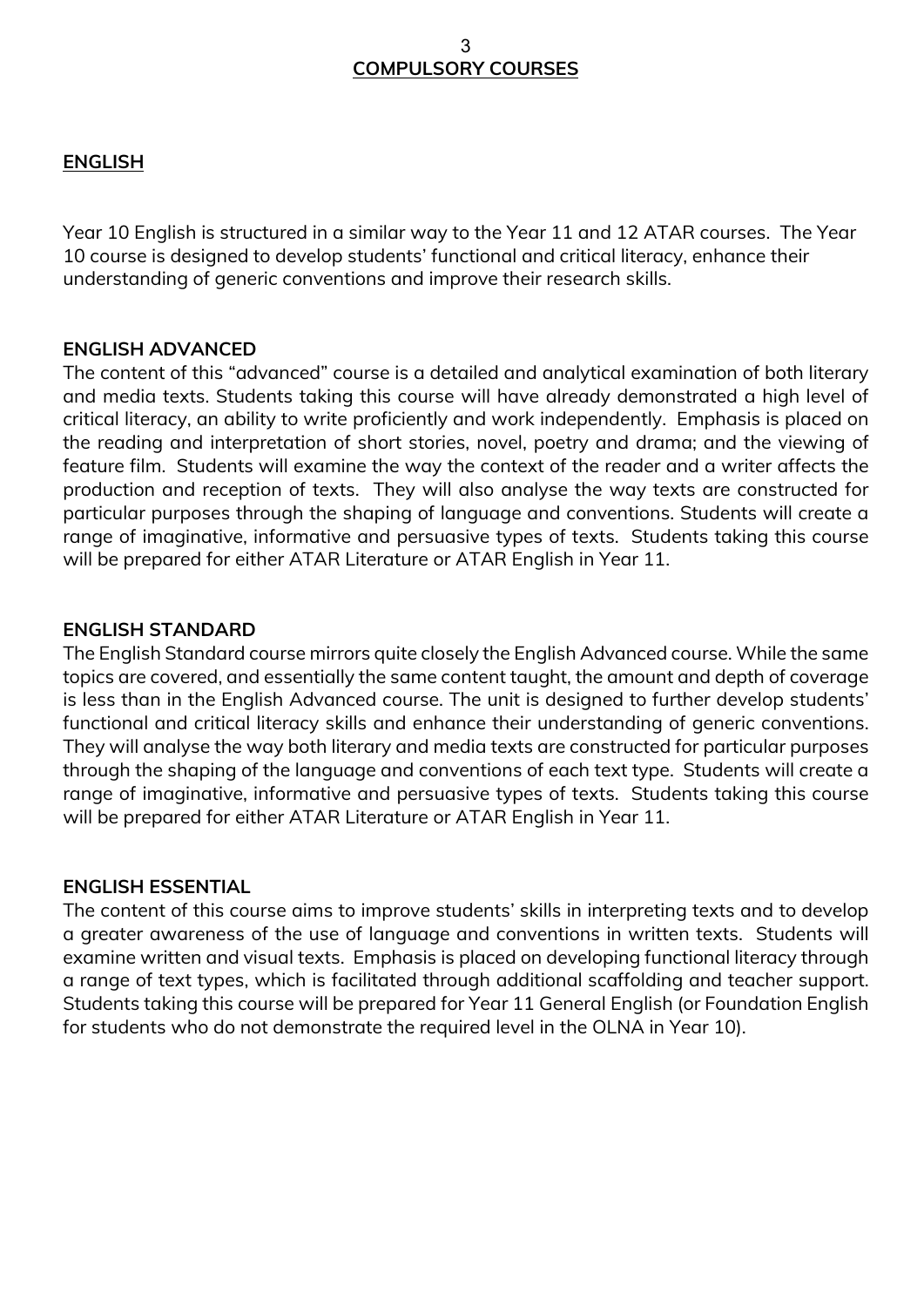#### **MATHEMATICS**

#### **MATHEMATICS ADVANCED**

Those students in the Mathematics 10 Advanced Course show a definite aptitude for Mathematics. Over the course of the year students will develop their understanding of algebraic symbols and the techniques required to solve equations and inequalities. They will also extend their understanding of algebraic functions to include exponential, reciprocal and trigonometric functions. Students will develop their measurement skills to include prisms and pyramids and advanced trigonometric techniques. In Number, students explore index laws, logarithms, surds and further develop their understanding of rates, ratio and proportion. Spatial concepts and proofs are undertaken and their skills in data collection and probability are further developed. It is anticipated that high achieving students in the Mathematics 10 Advanced course will progress to ATAR Mathematics Methods in Year 11, and some may also choose to do ATAR Mathematics Specialist.

#### **MATHEMATICS STANDARD**

Those students in the Mathematics 10 Standard Course will undertake work that is similar to the Mathematics 10 Advanced Course without including the higher order concepts. Students will further develop their understanding of algebraic symbols and the techniques required to solve equations. They will also consolidate their understanding of linear, quadratic and exponential functions. Students will develop their measurement skills to include prisms and extend their use of trigonometric techniques for right angled triangles. In Number, students explore rates, ratio and proportion and develop an understanding of basic index laws. Students will also develop skills in data collection and probability. It is anticipated that high achieving students in the Mathematics 10 Standard course will progress to ATAR Mathematics Applications in Year 11. This course does not provide the necessary background for ATAR Mathematics Methods or ATAR Mathematics Specialist; therefore students wishing to select these courses in Year 11 must be achieving at a high enough standard in Year 9 so that they are placed in the 10 Advanced Mathematics course.

#### **MATHEMATICS ESSENTIAL**

Students in the Mathematics 10 Essential course undertake work delivered within a contextual framework. General number skills and financial literacy are further developed along with the techniques required to solve simple algebraic equations, and manipulate and use linear functions. Direct and indirect measurement techniques are explored and special concepts such as networks, mapping and 3D drawings and transformations are developed. Students will also develop skills in data collection and probability. It is anticipated that most students in the Mathematics 10 Essential course will progress in Year 11 to General Mathematics Essential (or Foundation Mathematics for students who do not demonstrate the required level in the OLNA in Year 10).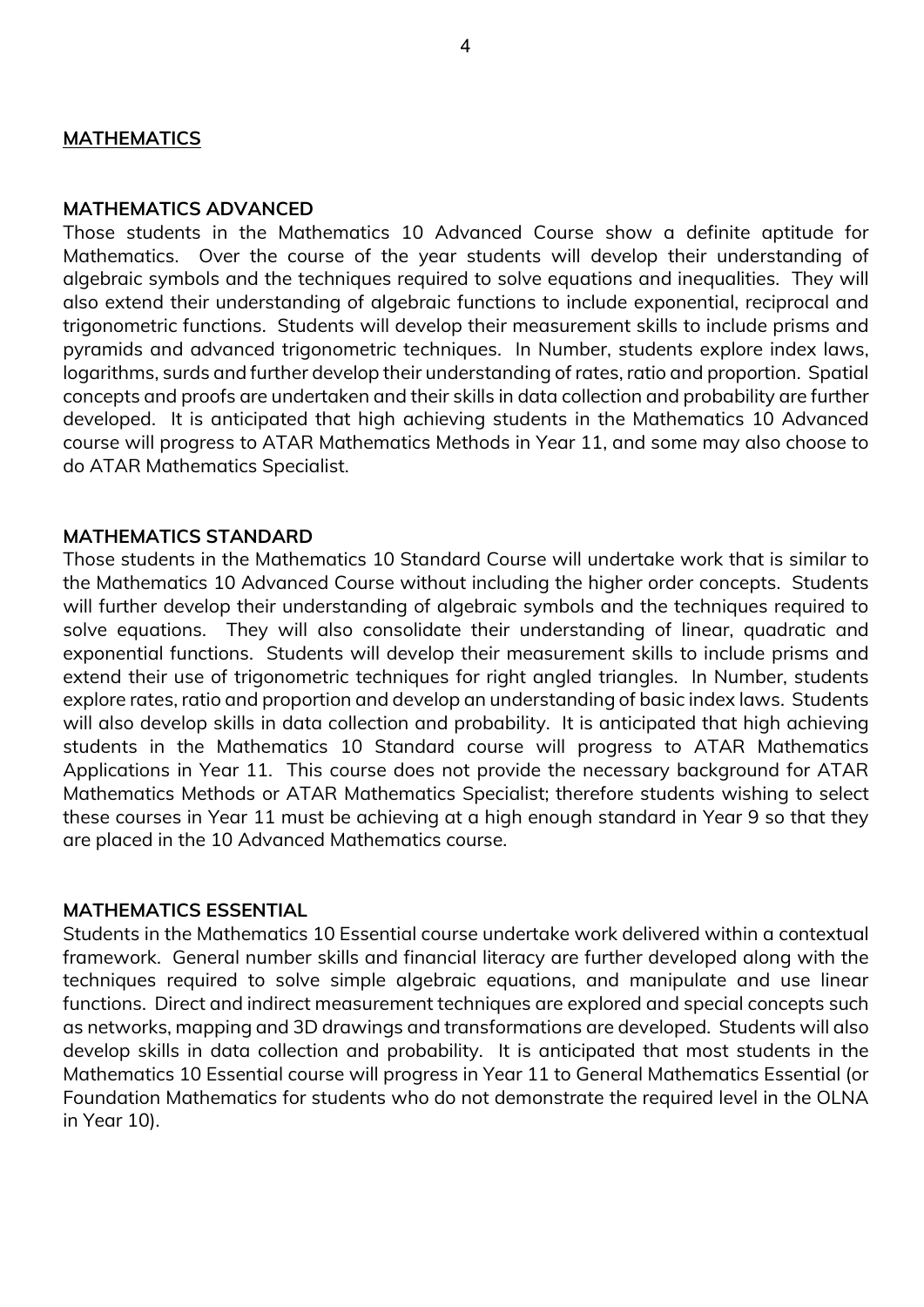## **SCIENCE**

#### **SCIENCE ADVANCED**

In the first semester the Science 10 Advanced Course students cover key concepts in Biological Science including cell structure and function, basic genetics and the theory of evolution. They will then study some theoretical Chemistry, looking at atomic structure and bonding, common reaction types, and writing balanced chemical equations. Students will also consider kinetic theory and rates of reaction. While students will have the background to enrol in ATAR Biology or ATAR Human Biology in Year 11, the focus in second semester is on preparing students for enrolment in the physical sciences, ATAR Physics and ATAR Chemistry. As such, the students will cover the topic of motion and be reacquainted with Newton's Laws of motion. They will extend this to a deeper and more formal understanding of energy and energy transformations than has been developed previously. Chemistry will also be extended in second semester to cover more advanced topics including chemical calculations.

#### **SCIENCE STANDARD**

The Science 10 Standard course mirrors quite closely the Science 10 Advanced course, following the same program through to the first semester exams. While the same topics are covered, and essentially the same content, the amount and depth of coverage is less than in the Science 10 Advanced course. The similarity of the courses means that this course will provide a sufficient basis, for students who do well, to take up either ATAR Physics or ATAR Chemistry in Year 11 should they choose to, although this will require them to achieve sufficiently high marks in Semester One to enable them to change Science classes to the 10 Advanced stream for the second semester, given that there is space for them to make this change. The remainder of the Science 10 Standard course is focussed on preparing students for further study of ATAR Biology, ATAR Human Biology or General Integrated Science in Year 11. The students complete extended study of global ecological systems and sustainability.

#### **SCIENCE ESSENTIAL**

The Science 10 Essential course will be more practically based and is intended primarily for students who will take up General Integrated Science in Year 11, although it will not preclude students who do very well from taking up ATAR Human Biology in Year 11. However, this will require them to achieve sufficiently high marks in Semester One to enable them to change Science the classes to the control of the control of the control of the control of the control of the control o 10 Standard stream for the second semester, given that there is space for them to make this change. Students taking Science 10 Essential would typically not take ATAR Physics or ATAR Chemistry in Year 11 but, consistent with the Western Australian Curriculum, they will cover some physical science topics. These topics include motion and energy from Physics as well as predicting products of common chemical reactions and rates of reaction from Chemistry. Topics such as human physiology, inheritance, evolution, the structure of the universe and the Big Bang theory will be covered in a broad sense. Included as part of these topics, the process of science and its methods of inquiry will be taught. More specifically skills related to data collection, data evaluation and communication of results will be addressed.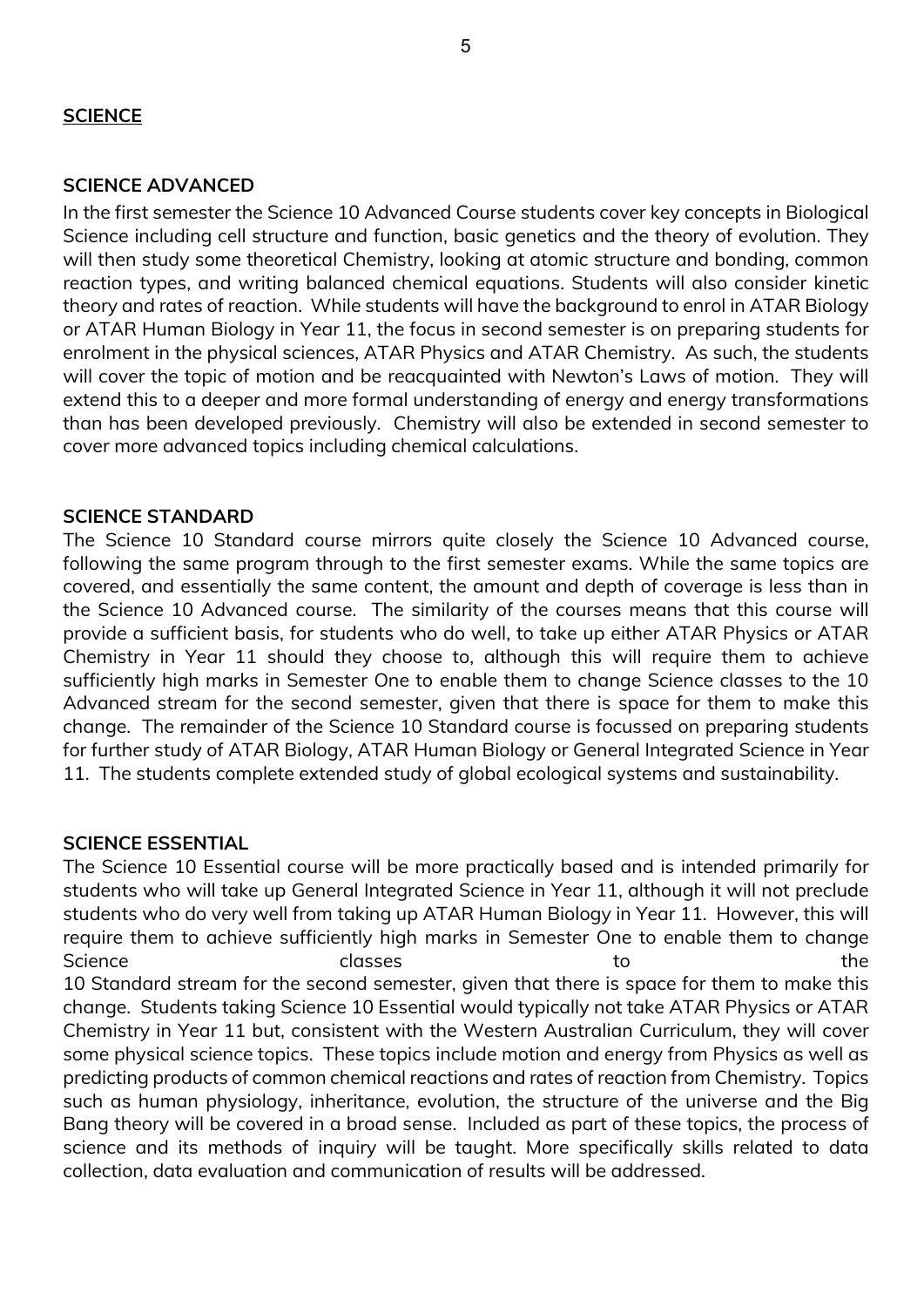#### **HUMANITIES AND SOCIAL SCIENCES (HASS)**

In Year 10, students follow the Humanities and Social Sciences learning area of the Western Australian Curriculum. This comprises of four subjects: Civics and Citizenship, Economics and Business, Geography and History.

#### **HASS ADVANCED**

During Year 10 those students in the HASS 10 Advanced course cover key concepts in all four HASS subjects. In History, students continue to develop their historical understanding of key concepts through a study of the modern world and Australia from 1918 to the present. In Geography, students continue to develop their understanding of geographical concepts through an applied focus on the management of environmental resources and the geography of human wellbeing. In Economics and Business, students are introduced to the concepts of economic performance and living standards and develop an understanding of how businesses operate. In Civics and Citizenship students build upon their understanding of the concepts of democracy, democratic values, justice and rights and responsibilities by exploring Australia's roles and responsibilities at a global level. By studying these subjects in depth, students will develop the ability to question, think critically, make decisions based on evidence, devise proposals for actions, and communicate effectively. Students taking this course will be prepared for ATAR History, Geography and Economics in Year 11.

#### **HASS STANDARD**

The HASS 10 Standard course mirrors quite closely the HASS 10 Advanced course. While the same topics are covered and essentially the same content taught, the amount and depth of coverage is less than in the HASS 10 Advanced course. The unit is designed to further develop students' skills in questioning, researching, analysing, communicating, reflecting and evaluating. Some students taking this course will be prepared for ATAR History, Geography and Economics in Year 11, others for the General Business Management and Enterprise course.

#### **HASS ESSENTIAL**

The HASS 10 Essential course, whilst covering the same content and skills as both 10 Advanced and 10 Standard, will be a more practical and inquiry-based course using projectbased learning activities to supplement other teaching strategies. Drawing upon students' personal experiences and interests, it will build, extend and challenge existing understandings and perceptions whilst exploring a range of different viewpoints. Where deemed necessary, additional support for individuals and groups of students will be available. Students taking this course will be prepared for the General Business Management and Enterprise course in Year 11.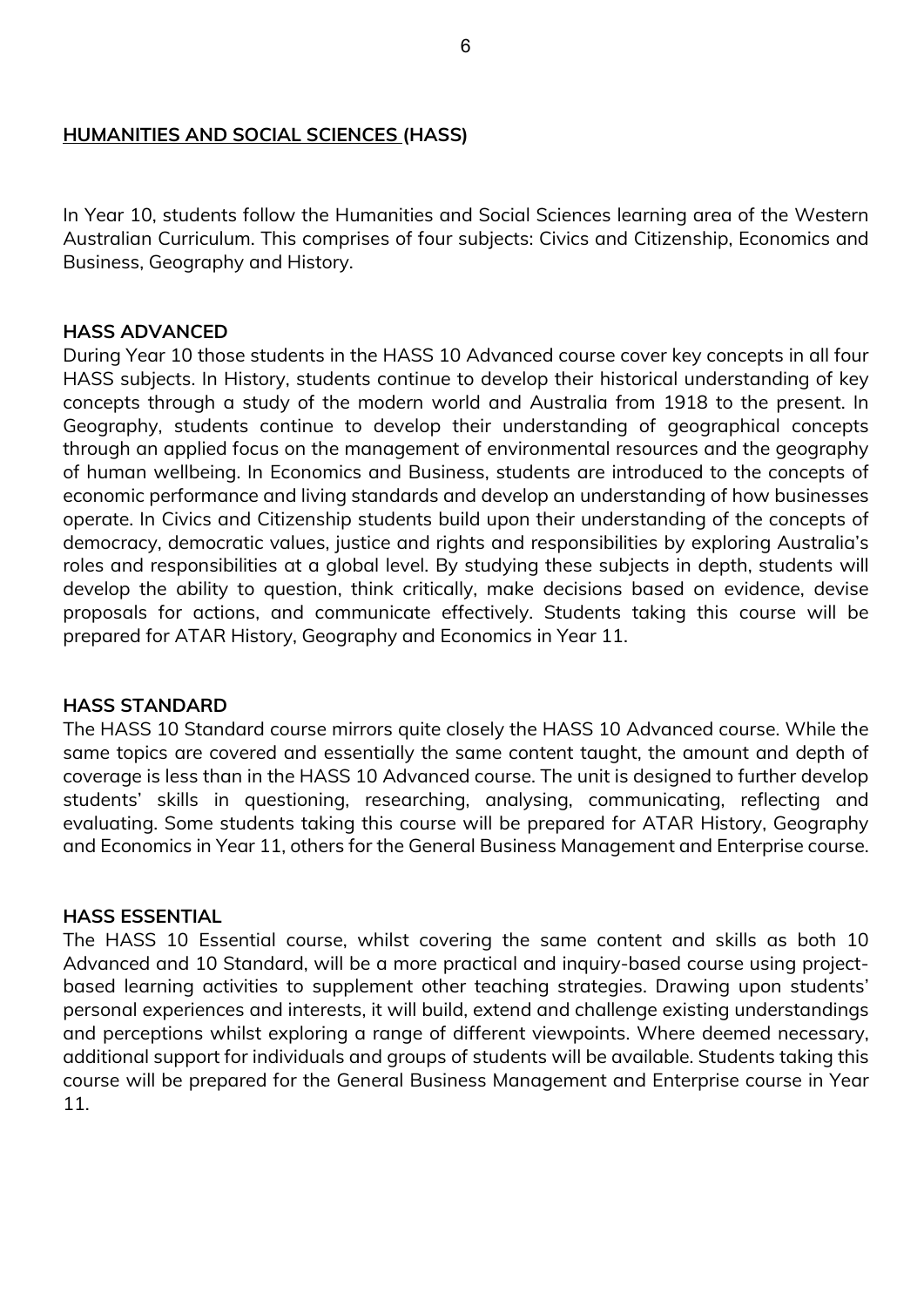#### **RELIGIOUS STUDIES**

Students will attend one lesson of Religious Studies per week covering four topics over the year.

**World Religions:** Students examine the nature and characteristics of religion, researching one major world religion and seeking to understand the various beliefs and rituals of that religion.

**Social Justice:** Students explore the concept of social justice and why religion is concerned with a number of issues that arise in today's world that cause people to be oppressed and discriminated against.

**Peace and Nonviolence:** Students explore the concept of nonviolence in response to a world that relies on violence to make change or keep power.

**The Problem of Evil and Suffering:** Students explore the Christian understanding of why evil and suffering exists in this world.

### **HEALTH EDUCATION**

Students will attend one lesson of Health Education per week, with a broad range of topics being studied. Students will be encouraged to discuss their ideas and opinions in an open and safe environment, with topics including personal relationships, sexual health and safety, the Keys for Life driver education programme and lifestyle diseases. In these classes, the student's knowledge and understanding will be assessed.

### **PHYSICAL EDUCATION**

Students will participate in one lesson per week of practical Physical Education activities, which will be mostly team sports. There will be an element of choice involved with the sports selected, from school-based options. Outcomes assessed are Moving Our Body, Learning Through Movement and Understanding Movement. The emphasis for classes in Physical Education in year 10 will be on participation, with a strong games focus.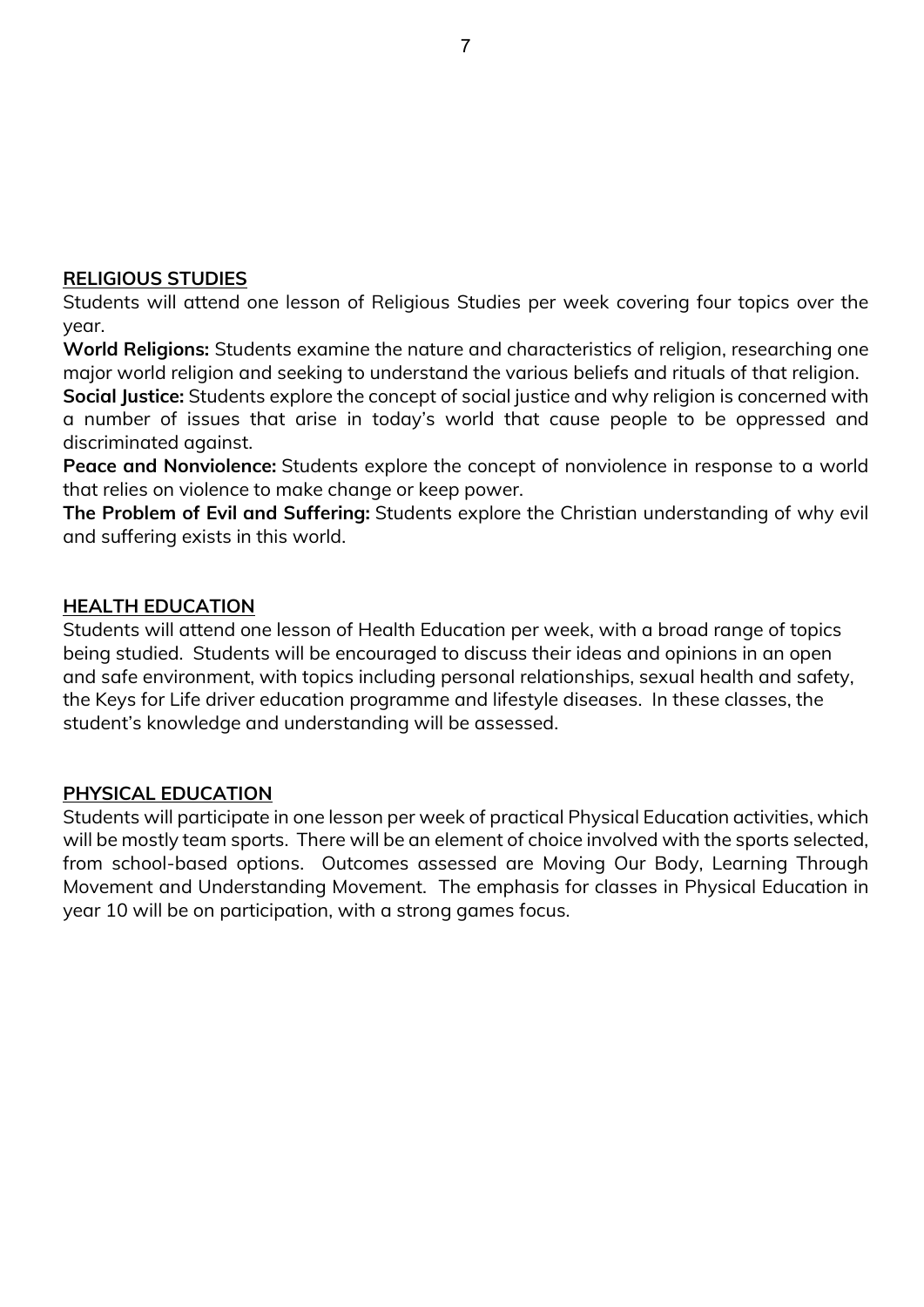# **SPECIALIST COURSES**

#### **ACCOUNTING AND FINANCE**

The Accounting and Finance course focuses on financial literacy and aims to provide students with a basic knowledge, understanding and a range of skills to assist them to make financial judgements in the future. An understanding of finance and accounting is important to everyone as financial decisions have far-reaching consequences for individuals, business and the economy as a whole.

The Accounting and Finance course allows students to understand the fundamentals of accounting and apply them both to their personal lives and small businesses. The students are introduced to the banking system, cash accounting for small business entities and fundamental accounting principles. They will also look at cash flows, budgeting (both personal and business) and how the share market works.

Financial matters affect every member of our society. It is never too early to begin developing financial literacy and this course is relevant to all students. It is particularly relevant to those considering future studies in General Business Management, ATAR Economics and/or ATAR Accounting and Finance.

### **APPLIED INFORMATION TECHNOLGY (AIT)**

The Applied Information Technology course provides students with the knowledge and skills to use a range of computer hardware and software to create, manipulate and communicate information in an effective, responsible, and informed manner.

Students develop an understanding of computer systems; the management of data; and use a variety of software applications to investigate, design, construct and evaluate digital products and digital solutions. Students learn how to apply elements and principles of design in the development of their products and develop skills in using the following applications: Adobe Photoshop, Illustrator and Animate.

The course offers pathways to further studies and a range of technology-based careers and a set of skills that equip students for the 21st century and give them an appreciation of the impact of information technology on society.

The course is divided into the following content areas:

- Design concepts
- Managing data
- Hardware
- Networks
- Impacts of technology
- Application skills
- Project management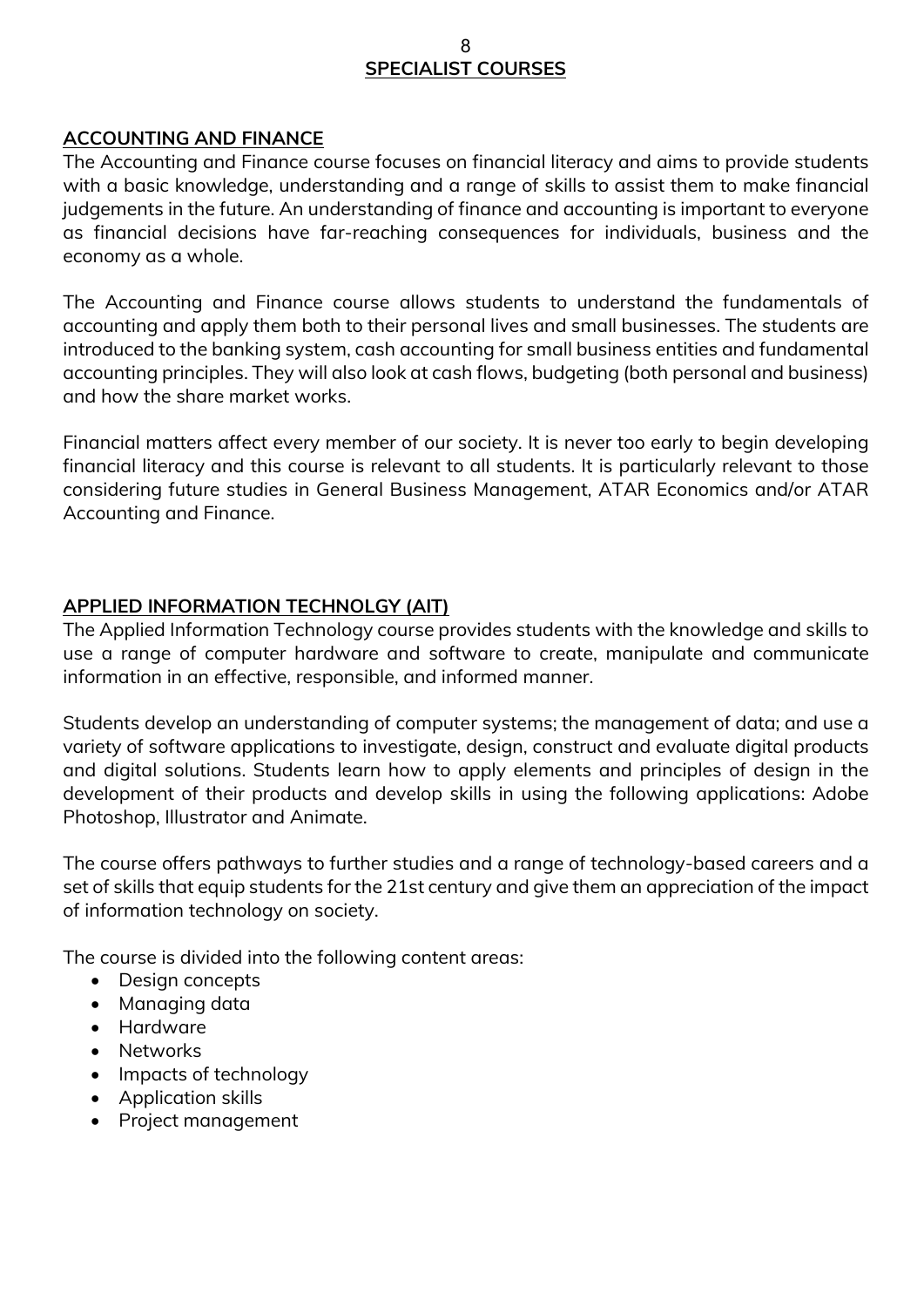# **BASKETBALL - SPECIALIST BASKETBALL PROGRAM**

The Specialist Basketball Program builds on the Year 9 experience, fostering basketball opportunities for talented players.

Supplementing the holistic education provided by the School, the Specialist Basketball Program aims to develop physical skills and fitness, teamwork and interpersonal skills. It will focus on improving the player's individual skill set, their overall understanding of the game and basketball concepts that will enable students to compete successfully in basketball at the highest level.

With specialist individual and team coaching sessions within the school timetable, students will grow as basketball players and experience high-level fitness, speed and agility training that will accelerate the leap to becoming an elite player.

Specific sessions in the following areas are a key part of the Program:

- Developing individual skills, techniques, tactics and decision making specific to Basketball.
- High level speed and agility training.
- Developing general core stability.
- Performance testing.
- Individual Development Plans (IDP's).
- Leadership and communication skills.

It is assumed that students who were in the program in Year 9 will continue into Year 10. For more information please contact the Director of Basketball, Mr Mark Shipley on 9247 2242 or email [mshipley@jsracs.wa.edu.au.](mailto:mshipley@jsracs.wa.edu.au)

### **CHILDREN AND FAMILY STUDIES**

Children and Family Studies is a practical based course. The course provides opportunities to develop an understanding of the physical, emotional, cognitive, and social development of children through play, food and interaction within their family and friends. Students' study social, economic and technological factors that impact on the ability of individuals and families to develop skills and enable them to care for others. They consider individual family and societal factors influencing the development, health status and wellbeing of infants and children studied.

The course looks at contemporary issues in Australian Society surrounding adolescents, to help develop students' individual and group skills to implement plans, problem solving strategies, personal and social skills.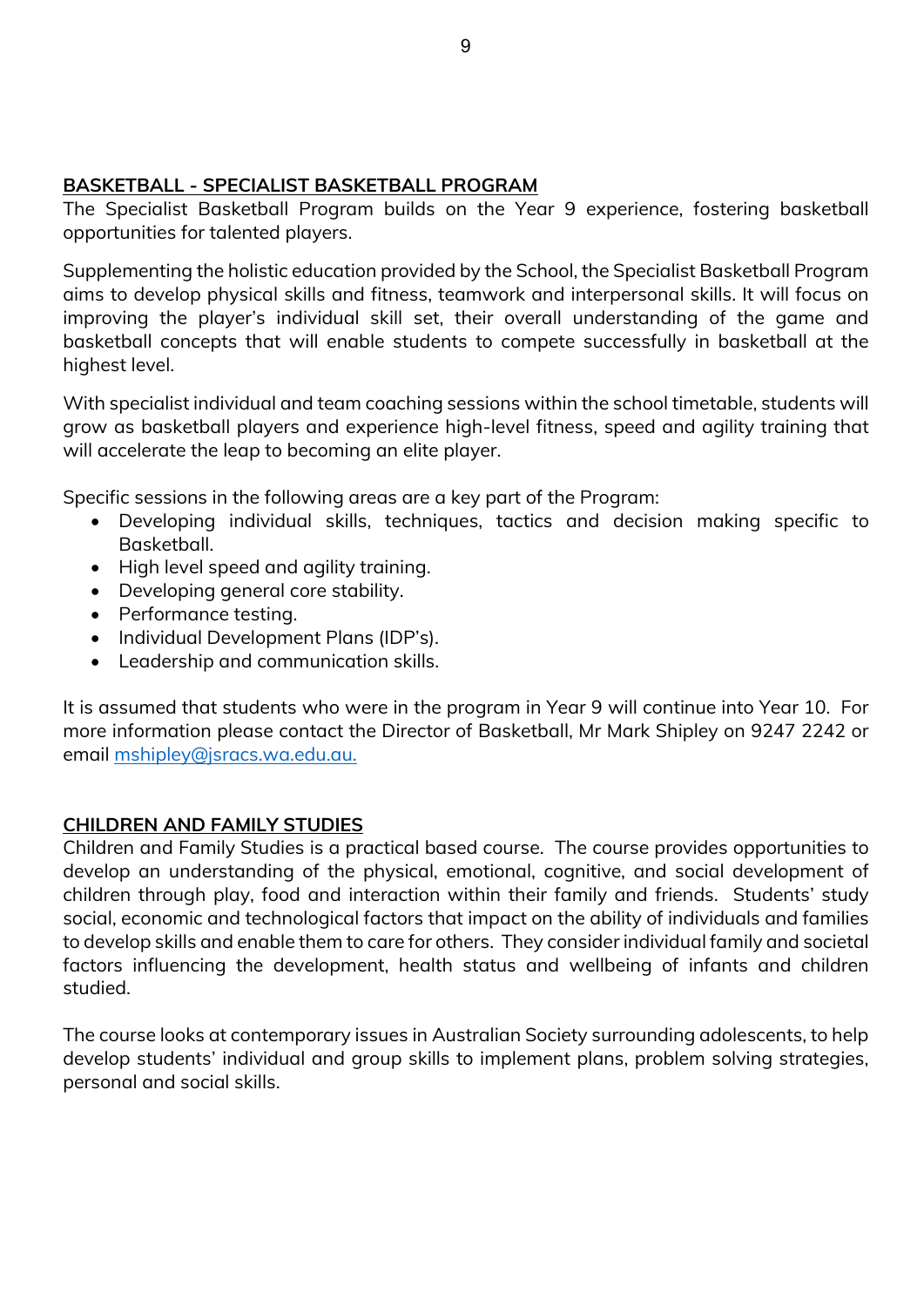#### **CHINESE: SECOND LANGUAGE**

Students studying Chinese as a second language in Year 10 will focus on discussions surrounding school life, leisure activities, and travelling to China. For school life, students will discuss subjects on their timetables, describe their learning styles, and also compare their learning experience in Australia with that of Chinese students in China. For leisure activities, students will talk about how they spend their time after school and on the weekend. For the travelling topic, students will learn how to follow directions in China, seek help if they are feeling sick, describe the weather and write emails about their experience to a Chinese friend. These topics will become a part of students' essential knowledge when travelling overseas, or meeting new friends from China. Students will also utilise their knowledge of Chinese sentence structures and grammar learnt in previous years to create a better understanding of how Chinese is used in everyday conversation.

In Year 10, students will also have opportunities to apply their knowledge of the spoken language in real-life scenarios such as when visiting a Chinese broadcast company or when participating in an online lesson with our sister-school in China.

### **COMPUTER SCIENCE**

In the Computer Science Course students are introduced to the fundamental principles, concepts, and skills within the field of information technology. They learn how to diagnose and solve problems while exploring the building blocks of information systems.

Students explore the principles related to the creation of computer and information systems; software development; the connectivity between computers; the management of data; the development of database systems; and the moral and ethical considerations for the use of computer systems. Practical skills taught include using Microsoft Access for database design and developing code using the Python programming language.

This course provides students with the practical and technical skills that equip them to function effectively in a world where these attributes are vital for employability and daily life in a technological society. Students considering careers in Technology or Engineering would benefit from the background this course offers.

The course content is divided into five areas:

- Systems analysis and development
- Managing data
- Developing software
- Programming
- Networks and communications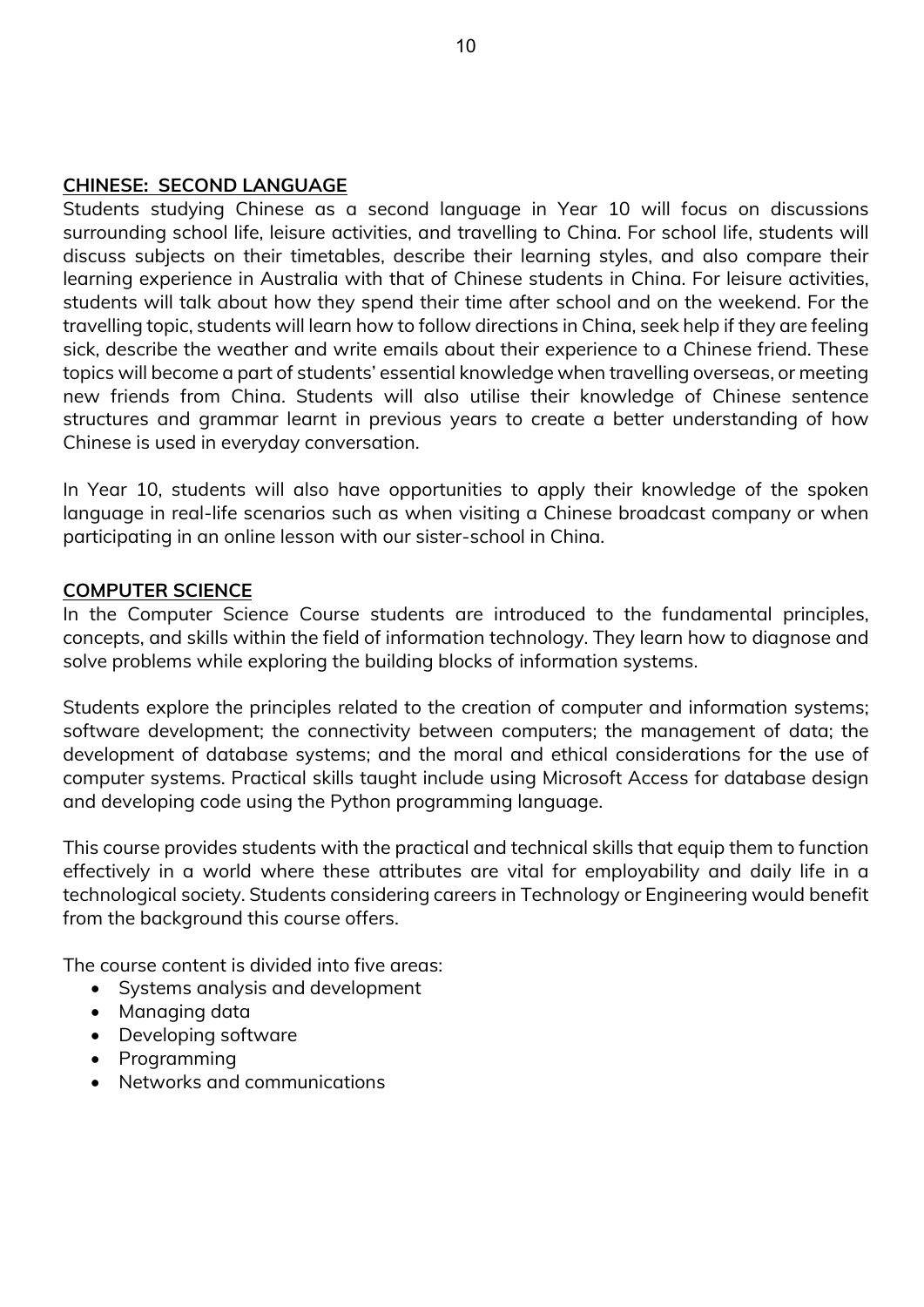# **DANCE**

Dance gives students the opportunity to learn several modern genres of dance, and perform to a range of audiences. This course aims to develop dance skills and techniques in the genres taught, as well as allowing students to express their own opinions, ideas and emotions through their choreographic and written tasks. Year 10 Dance is good preparation for both the ATAR and General Dance courses in Year 11 and 12.

Students will be given set technique classes in the genres of Jazz and Contemporary, which will allow them to develop their skills so they can then perform a class dance. They will learn a variety of choreographic devices and then use these devices to choreograph their own work for performance in Term 3. Students will also record their class work and reflect on dance performances. Through theory lessons, students will cover basic dance theories related to anatomy, reviewing professional performances, specific dance genres, safe dance practices and dance themes and issues. A broad introduction to dance genres enables students to place dance in its time and place and begin to understand its functions within this context.

Assessment will be a combination of practical and theoretical tasks. Students will be expected to demonstrate various choreographic devices within their choreography, review a dance performance, teach their peers a warm up and research a dance artist and genre. They will be assessed on their technique in class as well as their performance of a class dance at a public performance. Students will be assessed on a short dance, which they choreograph and perform themselves, as well as submitting a number of theory based assignments and sitting a written exam.

# **DRAMA**

Drama is a vibrant and varied art form found in play, storytelling, street theatre, festivals, film, television, interactive games, performance art and theatres. It is one of the oldest art forms and part of our everyday life.

In this course, students engage in both Australian and world drama practice, including Epic, Elizabethan and Children's Theatre.

The course content is divided into two content areas:

- drama response
- performance and production

Students achieve through the key activities of creation, performance and reflection. They reflect, respond and evaluate drama and become critical, informed audiences, understanding drama in the context of their own society and culture. They engage in drama processes such as improvisation, play building, text interpretation, play-writing and design which allow them to create original drama and interpret a range of texts written or devised by others.

Students work independently and collaboratively, learning time management skills and showing initiative and demonstrating leadership and interpersonal skills. Drama requires them to develop and practise problem-solving skills through creative and analytical thinking processes.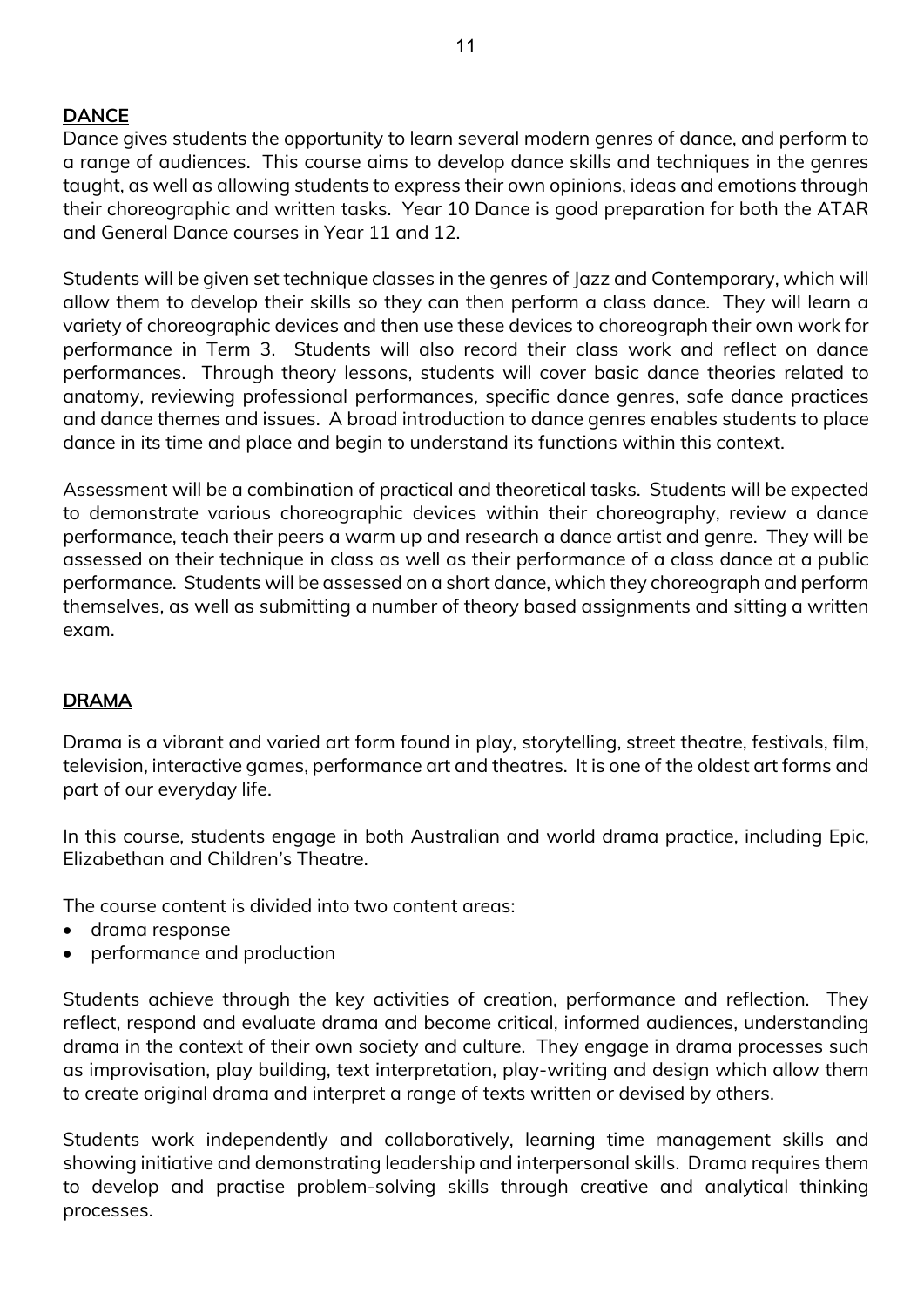#### **FOOD TECHNOLOGY**

Food Technology is offered to Year 10 students who have a passion for food and cooking and who may be considering employment opportunities or apprenticeships in the hospitality industry. Students look at microbiology and safety of food production and explore in depth food processing techniques. Food Technology will prepare students for Year 11 General Food Science and Technology and/or the Certificate II/III in Hospitality course.

The course will assist students with the artful use of décor and decoration to turn ordinary food into extra-ordinary delights. Students will learn different food styles that influence and affect their diet and food habits with a nutrition and hospitality focus. Technology is incorporated in this subject with students developing skills for future hospitality training and/or nutrition related fields. All practical activities are designed to develop the student's skills in food preparation and the use of equipment and appliances to industry standards.

#### **INDONESIAN: SECOND LANGUAGE**

The Year 10 Indonesian language course offers students the opportunity to build upon and refine their current Indonesian language skills and further enhance their knowledge and understanding about Indonesian culture. The course is designed to complement and prepare students for the Year 11 Indonesian ATAR course and possible career pathways. Some of the content from the Year 11 course will be introduced in Year 10 so students will become familiar with the vocabulary and topics.

In Year 10, an emphasis is placed on comparing Indonesian and Australian teenage lifestyles, Indonesian grammar, speaking about careers and ambitions, learning about Indonesian street slang, planning and preparing when going overseas and what to do if you become sick in Indonesia. The focus on these areas will be beneficial to students when looking at travelling to Indonesia or other countries in the future.

Year 10 students will work closely with the exchange students and teachers from our partner schools in Bali; Harapan Christian School and Raj Yamuna School in Denpasar, when they are visitors at JSRACS. In addition, Year 10 students may also consider participating in JSR's annual school trip to Indonesia. This trip gives students the chance to communicate in Indonesian to locals, make lifelong friends and experience school and cultural life in Indonesia. A focus of the School trip is encouraging the use of Indonesian language as much as possible. Please note, participation in the Bali School trip is not a compulsory part of studying Indonesian.

Students will be assessed on their writing, reading, listening and speaking capabilities. Class time will be used to learn new concepts and practise refining their language skills. Students will be expected to practise their vocabulary at home in order to prepare them for the topics covered.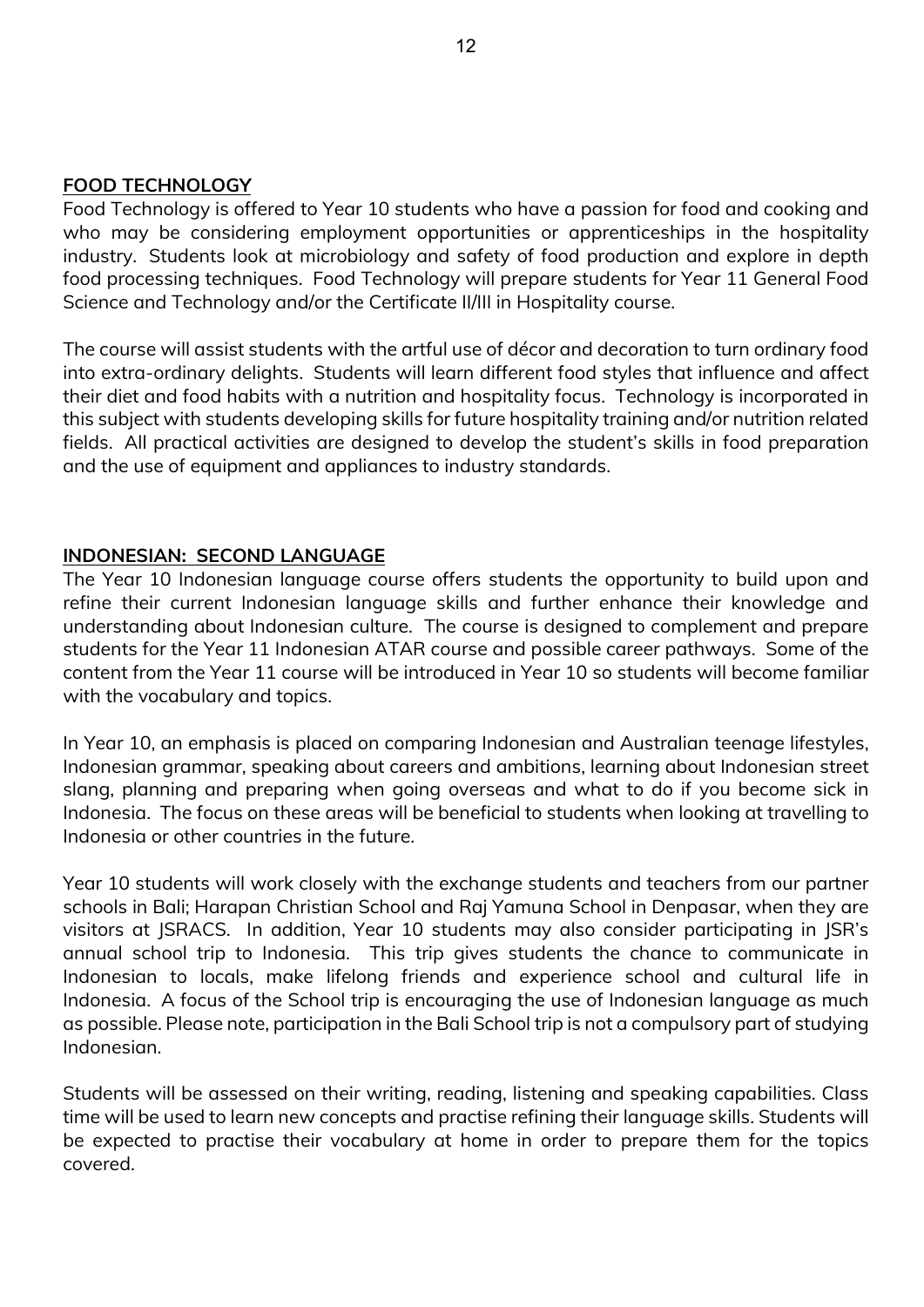## **MATERIALS DESIGN AND TECHNOLOGY - WOOD**

The Materials Design and Technology–Wood Course continues to foster the skills already developed and Years 8 and 9 and the students are introduced to more complex tasks in the process of Design, Make and Appraise. The area of study for this unit is focussed upon the material "wood". Students will also train in the use of design CAD and the incorporation of Computer Aided Machining.

Students will be required to show skills in the development of pencil and computer drawn designs and working drawings, execute the production of artefacts or components on the computer aided router and complete production based tasks in a workshop environment. Theory topics will be based upon workshop safety, studies of materials, tools and their use.

Typical tasks set for Year 10 students in the wood context will include:

- A design folio
- The production of one or more artefacts in timber
- The development of Computer Aided Design skills
- The development of an understanding of Computer Aided Machining

## **MATERIALS DESIGN AND TECHNOLOGY - METAL**

The Materials Design and Technology–Metal Course continues to foster the skills already developed and Years 8 and 9 and the students are introduced to more complex tasks in the process of Design, Make and Appraise. The area of study for this unit is focussed upon the material "metal".

Students will also be trained in the use of design CAD and the incorporation of Computer Aided Machining.

Students will be required to show skills in the development of pencil and computer drawn designs and working drawings, execute the use of the computer aided router and complete production based tasks in a workshop environment. Theory topics will be based upon workshop safety, studies of materials, tools and their use.

Typical tasks set for Year 10 students in the metal context will include:

- A design folio
- The production of one or more artefacts in metal
- The design and manufacture of a piece of jewellery
- The development of Computer Aided Design skills
- The development of an understanding of Computer Aided Machining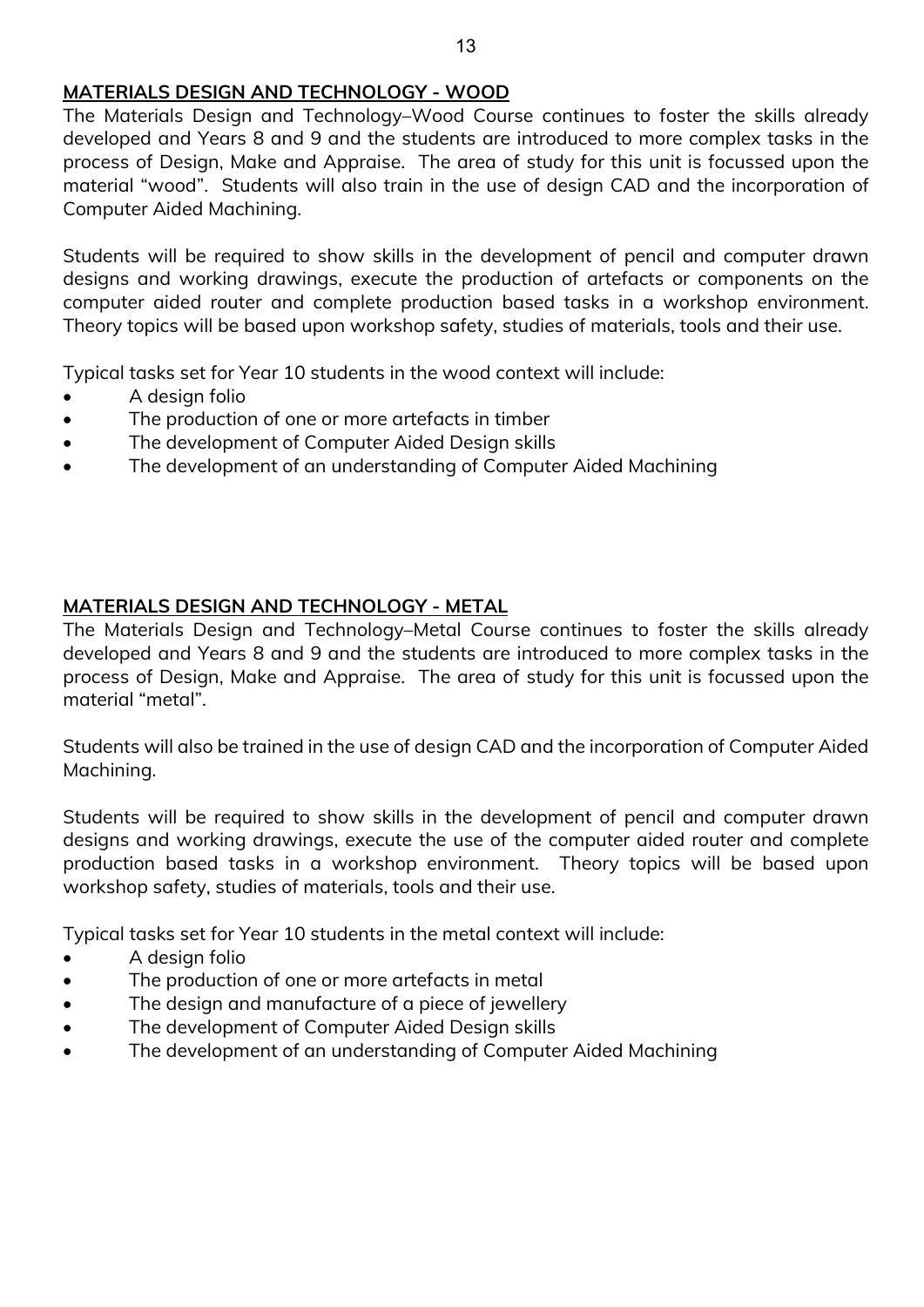#### **MEDIA STUDIES**

In Media Studies students will learn to identify the conventions of a variety of genres including Action, Horror, Teen Drama and German Expressionism. They will study how these genres are used in commercial television shows to make profit and manipulated in independent films for artistic expression. Students will make a variety of short film productions that help to develop their production skills particularly scripting, storyboarding, cinematography and editing. They will also continue to develop their photography skills and personal style.

Assessment will be a combination of practical and theoretical assignments. Students will be assessed on the practical skills of video production they have acquired. They will also be required to demonstrate that they can work successfully in small production groups. The course is highly recommended for students who wish to study ATAR Media Production and Analysis in Year 11 and 12.

The Media Production and Analysis Course in Year 11 and 12 is designed for students who plan to apply for either TAFE or University entrance and are interested in pursuing courses or a career in areas such as Film, TV, Radio, Newspaper and Magazine production, Journalism, Photography, Public Relations, Media and Communications, Information Technology / Computing / Multimedia, Graphic/ Fine Arts, Theatre and many more.

### **MUSIC**

Music in Year 10 will extend the skills of students carrying on from Year 9. The course will develop students' understanding of how harmony, melody and rhythm are used to create the greatest music ever composed.

The course begins with students listening to, analysing and then creating their own Contemporary Rock solo for piano, bass drums and their choice of solo instrument. Students also study music from the Classical and Baroque Periods. They will also be expected to develop their skills in aural, theory, arranging, performing and composition.

Students must be able to play an instrument or have competent vocal skills. Weekly instrumental lessons are considered essential. Students studying music in Year 10 are expected to be involved in one of the Schools' many ensembles which rehearse once a week. Students will also develop performance skills as a solo performer and in an ensemble.

Assessments will be a combination of practical, performance and written assessments.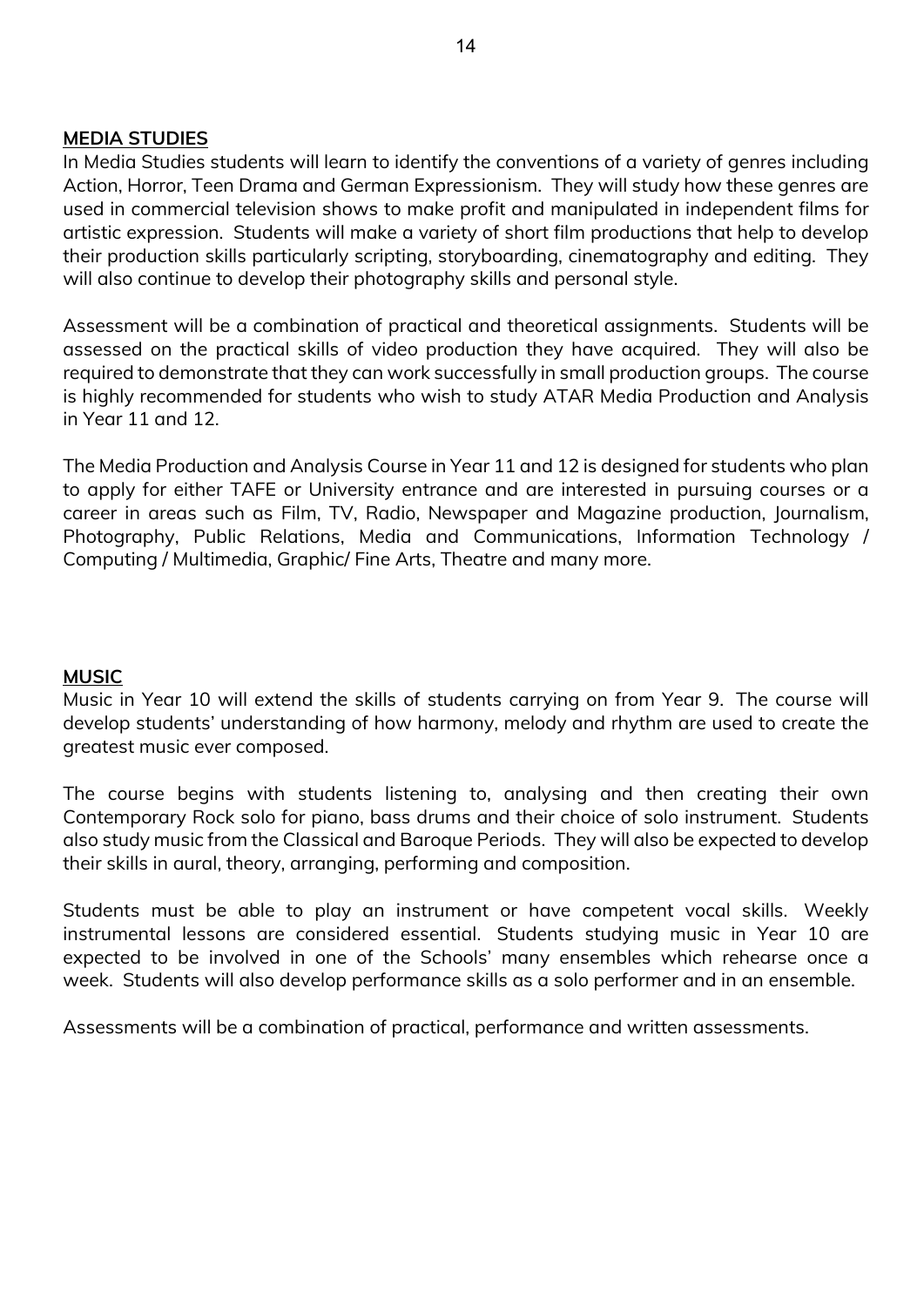### **OUTDOOR EDUCATION**

Outdoor Education promotes the development of effective individual and group skills through participation in a wide range of activities including a camp. Emphasis is placed on developing leadership qualities and creating a sense of responsibility for self, others and the natural environment.

Outdoor Education in Year 10 offers an introductory course to those students interested in continuing Outdoor Education in Year 11. Students will be involved in both practical and theoretical activities on the following topics:

- Team building activities
- Snorkelling
- Roping activities
- Climbing
- Abseiling
- Orienteering, Navigation and Mapping Skills
- Camping Skills (tenting, cooking, planning expeditions)
- Study of and care for the natural environment
- One camp

At the completion of the course, students should have developed an appreciation for the natural environment and have the confidence to plan and partake in camping activities in a responsible and safe manner. In addition to this, students will learn to co-operate effectively in group settings, develop leadership skills and develop respect for themselves and others. It is likely that students who were in the programme in Year 9 will continue in Year 10 to build on the skills they have learnt in Year 9.

# **PHYSICAL EDUCATION STUDIES**

Physical Education Studies is a course that is designed to meet the needs of those students who show a keen interest in health and fitness, physical activity and sport. Emphasis is placed on physical activity and performance as well as acquiring knowledge and understandings of health and fitness concepts.

Physical Education Studies in Year 10 offers an introductory course to those students interested in continuing Physical Education Studies as a course of study in Year 11. The course aims to provide students with interesting and meaningful learning experiences to motivate them in their sporting pursuits. Components of the course include:

• **Physical Activity Component –** Students will be given the opportunity to participate in selected sporting activities during the course of the year. The focus during these activities will be skill development and analysis, and strategies and tactics of game play. In addition to this, students will be involved in peer coaching and general conditioning and exercise activities.

• **Theoretical Component –** Students will be given the opportunity to study various health and fitness concepts that form direct links with the practical component of the course. Key concepts to be covered include:

- Developing skills, strategies and tactics
- Biomechanics
- Motor learning and coaching
- Sports Psychology
- Functional Anatomy
- Exercise Physiology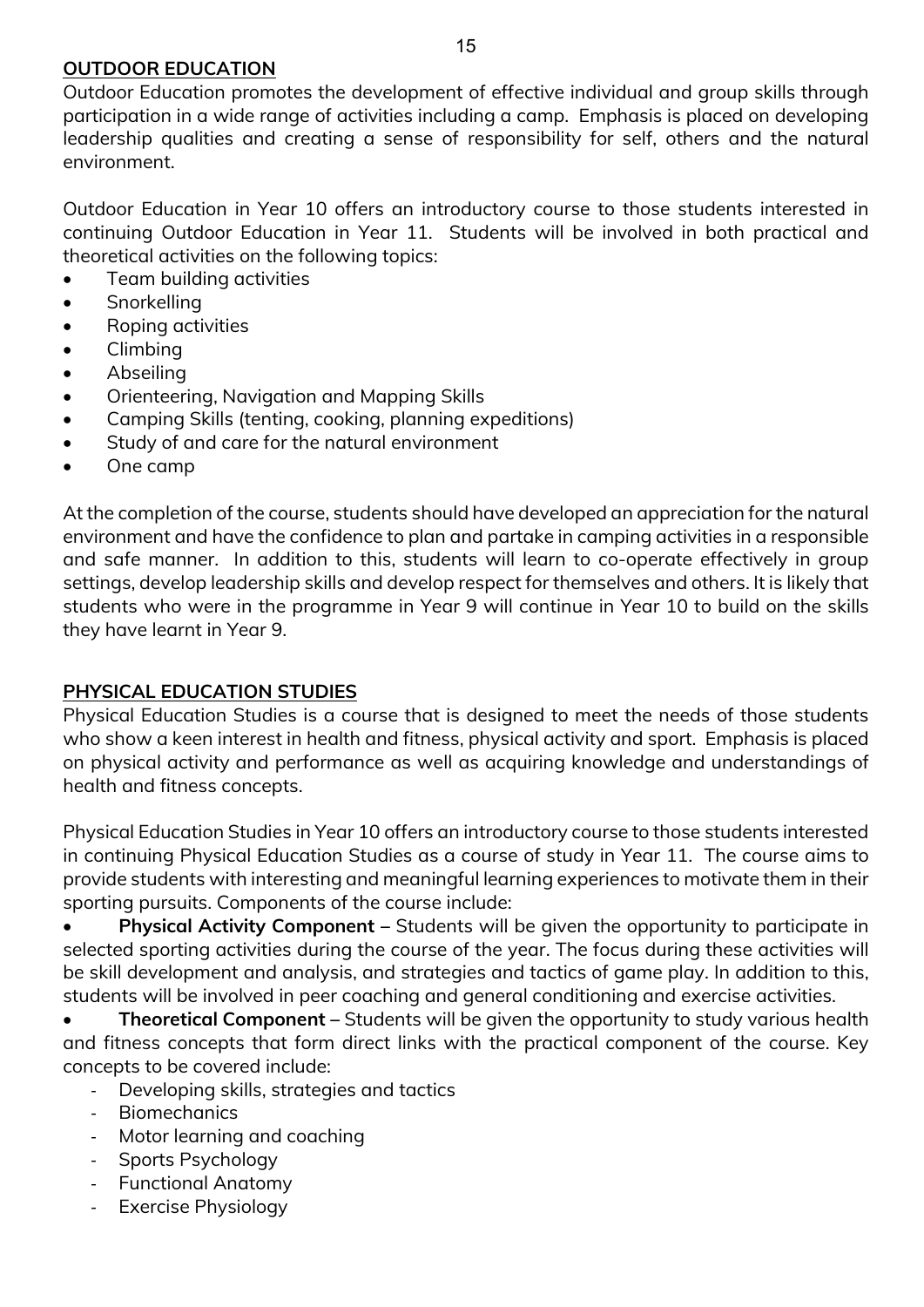#### **SCIENCE PROJECT**

The Science Project course is a specialist course that is designed to engage students in a highly practical way. It will foster creativity, application of scientific and technical knowledge, and perseverance through task orientated project work. Initially students will look at approaches to problem solving and developing ideas, beginning with a simple application and following through to more complex applications. Students will participate in teacher led demonstrations of an open investigation to develop their skills. These investigative skills will then be applied as they are guided to develop their own open investigations in topics of their choosing. They may work on a project individually or in a small group. Students will demonstrate that they can be creative, have persevered and carried out research into a topic that has applications in the everyday world.

This course is designed for students with creative flair and a passion for Science, who like to research topics of their own interest. The course also gives the students a chance to have their research work recognised with the awarding of a CSIRO bronze or silver CREST award.

#### **VISUAL ART**

The Visual Arts Year 10 course offers students an exciting opportunity to experience a wide variety of art forms from and explore their creative ideas. Visual Arts encourages a student's creative intelligence, innovation and enhances their critical thinking and problem-solving skills. Students who undertake this course will have the opportunity to explore some of the following:

- acrylic and oil painting
- drawing
- printmaking
- sculpture, wearable art and ceramics
- digital photography

There will be two themed projects over the course of the year allowing students approximately 14 weeks per project to develop original ideas and experiment with art materials before arriving at a final studio artwork.

This course is intended to prepare students for the successful completion of the ATAR or General Visual Art courses offered in years 11 and 12. The course engages students through practical tasks that expand their technical knowledge while also allowing the development of original ideas.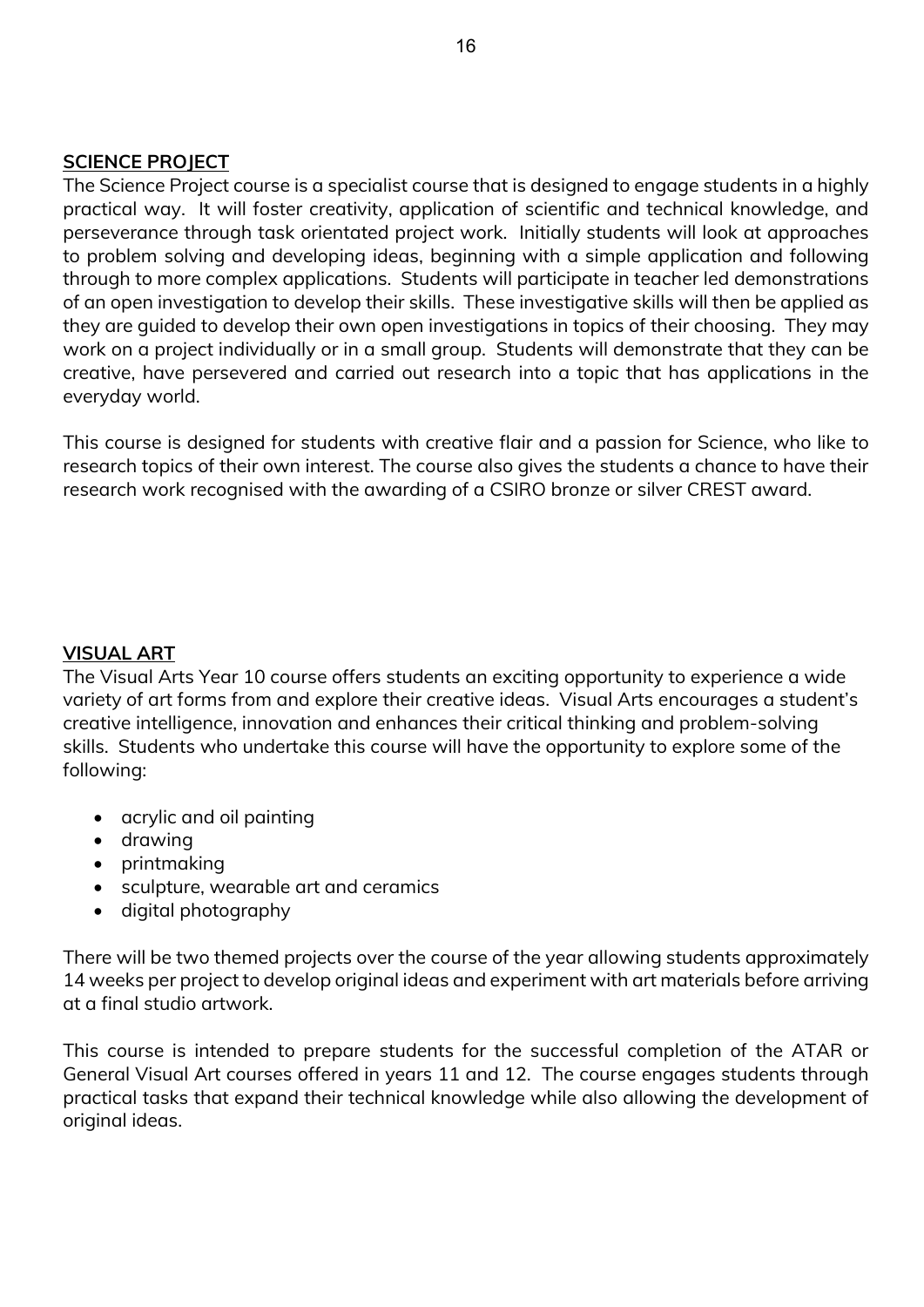# **Year 10 in 2022 – Specialist Course List and Contact Staff**

Parents and students are encouraged to contact the staff listed if they would like advice or further information about the various specialist courses.

|                                                                                                                      | Dance                                     | Ms Tarsha Smolenski                    |  |
|----------------------------------------------------------------------------------------------------------------------|-------------------------------------------|----------------------------------------|--|
|                                                                                                                      | Drama                                     | Mrs Tracy Carr                         |  |
| Arts                                                                                                                 | Music                                     | Mr Jason Kidd                          |  |
|                                                                                                                      | <b>Visual Art</b>                         | Mrs Jessica Martin                     |  |
|                                                                                                                      | <b>Applied Information Technology</b>     | Mr Tom Dudek                           |  |
| <b>Information Technology</b>                                                                                        | <b>Computer Science</b>                   | Mr Tom Dudek                           |  |
| <b>Food and Consumer</b>                                                                                             | Food Technology                           | Mrs Carleen Edwards                    |  |
| <b>Studies</b>                                                                                                       | <b>Children and Family Studies</b>        | Mrs Carleen Edwards                    |  |
| Languages                                                                                                            | Chinese: Second Language                  | Mr Brendon Cook                        |  |
| Students may select only 1 Language                                                                                  | Indonesian: Second Language               | Mr Brendon Cook                        |  |
| Materials, Design and<br>Technology                                                                                  | Materials, Design & Technology -<br>Wood  |                                        |  |
| Students may select both Metal and<br>Wood; however, we may not be able<br>to accommodate all students with<br>both. | Materials, Design & Technology -<br>Metal | Mr Heath Edmunds                       |  |
| Media                                                                                                                | <b>Media Studies</b>                      | Ms Michelle Egan                       |  |
|                                                                                                                      | <b>Physical Education Studies</b>         | Mr David Traynor                       |  |
| <b>Physical Education</b>                                                                                            | <b>Outdoor Education</b>                  | Mr David Traynor                       |  |
| <b>Specialist Basketball</b><br>Program                                                                              | Specialist Basketball Program             | Mr Mark Shipley                        |  |
| Science                                                                                                              | Science Project                           | Mr Gary Griggs                         |  |
| <b>Humanities and Social</b><br><b>Sciences</b>                                                                      | <b>Accounting and Finance</b>             | Ms Diane Vettler or<br>Mr Mark Shipley |  |

For general queries and advice about specialist course preferences please contact your student's Year Coordinator, PCG Tutor, Ms Jessica Dicoski or Mr Ryan Clarke.

For specific questions relating to any of the specialist courses above please contact the staff member listed above.